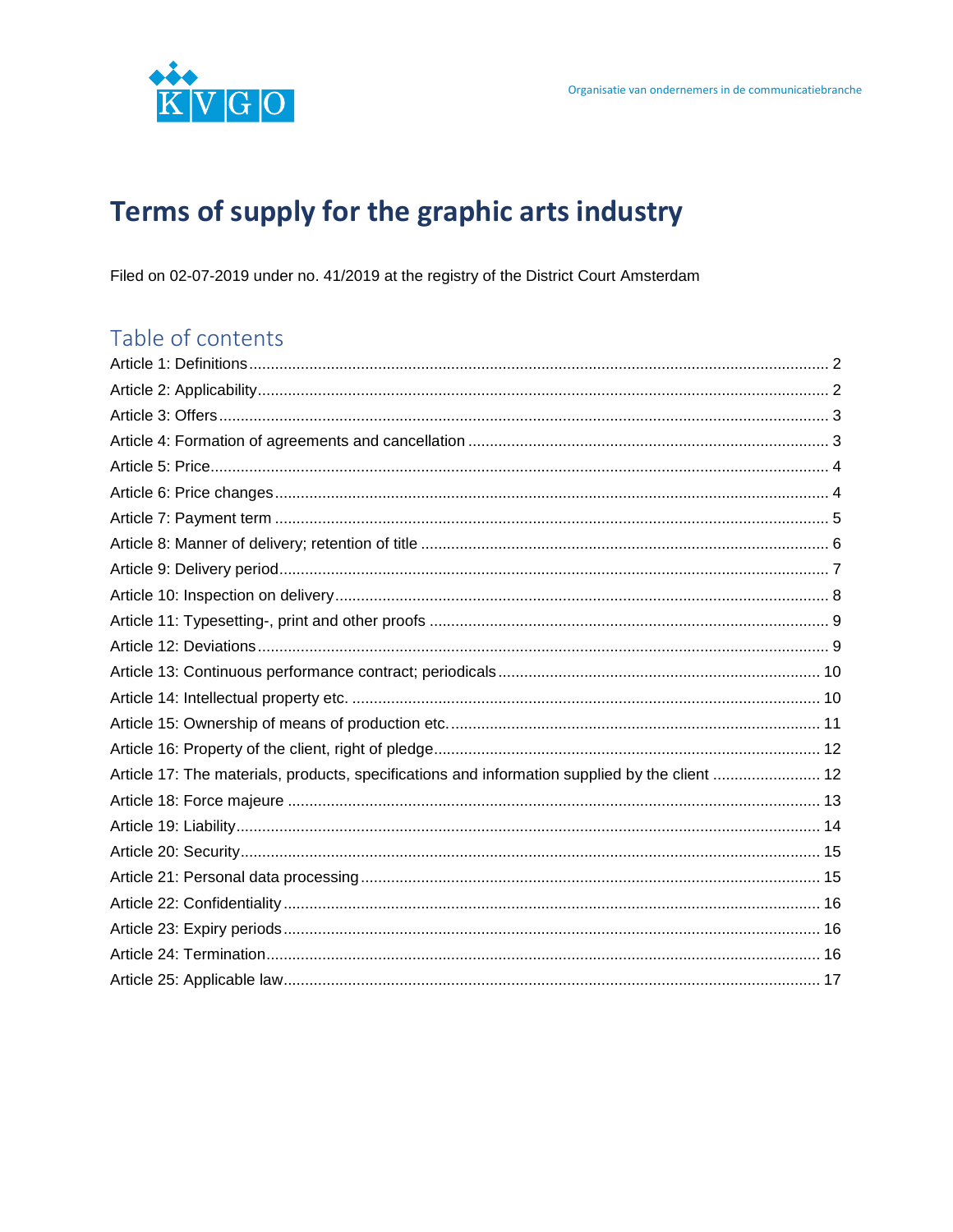#### <span id="page-1-0"></span>Article 1: Definitions

In these terms of supply, the following terms are defined as stated below:

**a. Client:** 

the natural person or legal entity who/which has given an instruction to the supplier to produce or deliver goods, to render services or to carry out work;

#### **b. Supplier:**

the natural person or legal entity who/which has accepted the instruction as referred to under a or has submitted a possible offer prior to any instruction, or has otherwise entered into an agreement with the client;

#### **c. Agreement:**

every agreement between the supplier and the client for the production or delivery of goods, the rendering of services or the carrying out of work;

#### **d. Offer/proposal:**

every offer by the supplier to enter into an agreement;

#### **e. Information carriers:**

magnetic tapes and disks, optical disks and all other devices intended for the recording, processing, sending or copying with the aid of equipment or for publishing texts, images or other data, all this in the widest sense of the word;

#### **f. KVGO:**

Koninklijk Verbond van Grafische Ondernemingen [Royal Association of Printing Companies], with its registered office in Amstelveen, having its business address in Schiphol-Rijk, the **Netherlands** 

#### **g. Personal data:**

personal data in the meaning of article 4(1) of the General Data Protection Regulation (GDPR);

#### **h. Processing/Processing of personal data:**

processing in the meaning of article 4 paragraph 2 of the General Data Protection Regulation (GDPR).

#### <span id="page-1-1"></span>Article 2: Applicability

- 1. These terms of supply apply to the formation, content and performance of all agreements entered into between the supplier and the client and to offers, acceptances, order confirmations and other (legal) acts of the supplier, whether or not in electronic format.
- 2. Any general (purchase) conditions of the client only apply if it has been expressly agreed in writing that these will apply to the agreement between the parties to the exclusion of these terms of supply. Acceptance of the applicability of the (purchase) conditions of the client to an agreement in this way does not under any circumstances imply that those conditions will also tacitly apply to any further agreement entered into.
- 3. If these terms of supply have been applicable to any agreement, they apply automatically without this having to be separately agreed between the parties - to any agreement subsequently entered into between the parties unless expressly agreed otherwise between the parties in writing in respect of the relevant agreement.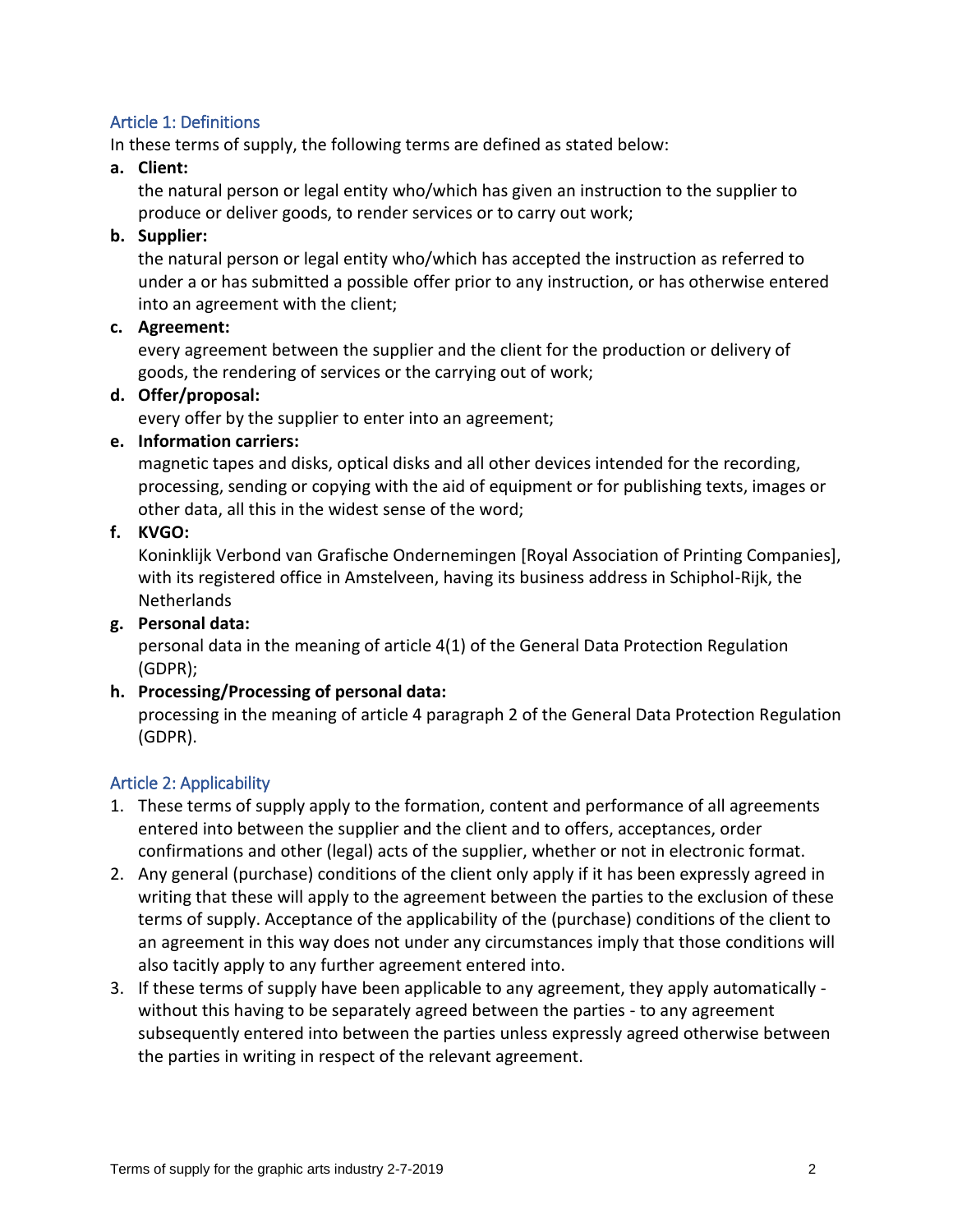- 4. If any provision of these terms of supply is void or is voided, the other provisions remain in full force. New provisions will be agreed between the parties in replacement of the void or voided provisions which are legally valid but are as close as possible to the original purport.
- 5. Where an agreement deviates from one or more provisions of these terms of supply, the provisions in the agreement prevail. In that case the other provisions of these terms of supply will continue to apply in full.
- 6. If translations have been issued of these terms of supply, the Dutch language version prevails over the version(s) in a different language.

# <span id="page-2-0"></span>Article 3: Offers

- 1. The mere issue of an offer, whether or not including a quotation, budget, cost estimate or similar statement, does not oblige the supplier to enter into an agreement with the client.
- 2. Offers by the supplier are always without obligation and may only be accepted without deviations by means of a written notification, whether or not made electronically. Every offer is in any event deemed to have been rejected if it has not been accepted within one month, unless the offer states a different term for acceptance.
- 3. Obvious errors or mistakes in the offer of the supplier do not bind the supplier.
- 4. An offer accepted by the client within the term of validity can be withdrawn by the supplier within 7 days after the date of receipt of the acceptance by the client without this leading to any obligation for the supplier to compensate the client for any loss suffered as a result.
- 5. If, with a view to the submission of an offer, the client provides the supplier with data, information, drawings and such like, the supplier may rely on the accuracy of those and base its offer on such. The client indemnifies the supplier against any claim by third parties relating to the use of the data, information, drawings, and suchlike provided by or on behalf of the client.

#### <span id="page-2-1"></span>Article 4: Formation of agreements and cancellation

- 1. With due observance of all the other provisions in these terms of supply, an agreement is only formed:
	- a) through acceptance by the client of an offer;
	- b) by written order confirmation of an instruction issued (verbally or in writing) by the client, other than on the basis of an offer;
	- c) by the supplier actually carrying out the instruction of the client.
- 2. The agreement substitutes and replaces all earlier proposals, correspondence, agreements or other communication that has taken place between the parties prior to entering into the agreement, however much they may depart from or are contrary to the agreement.
- 3. Amendments of and/or additions to the agreement only apply after written acceptance of those by the supplier. The supplier is no obliged to accept amendments and/or additions to the agreement and is entitled to demand that a separate agreement is entered into. The supplier is entitled to charge any costs relating to the amendments of and/or additions to the agreement on to the client.
- 4. Commitments given by and agreements with subordinates or representatives of the supplier only bind the supplier towards the client if and insofar as these commitments and/or agreements have been ratified or confirmed by the supplier to the client in writing.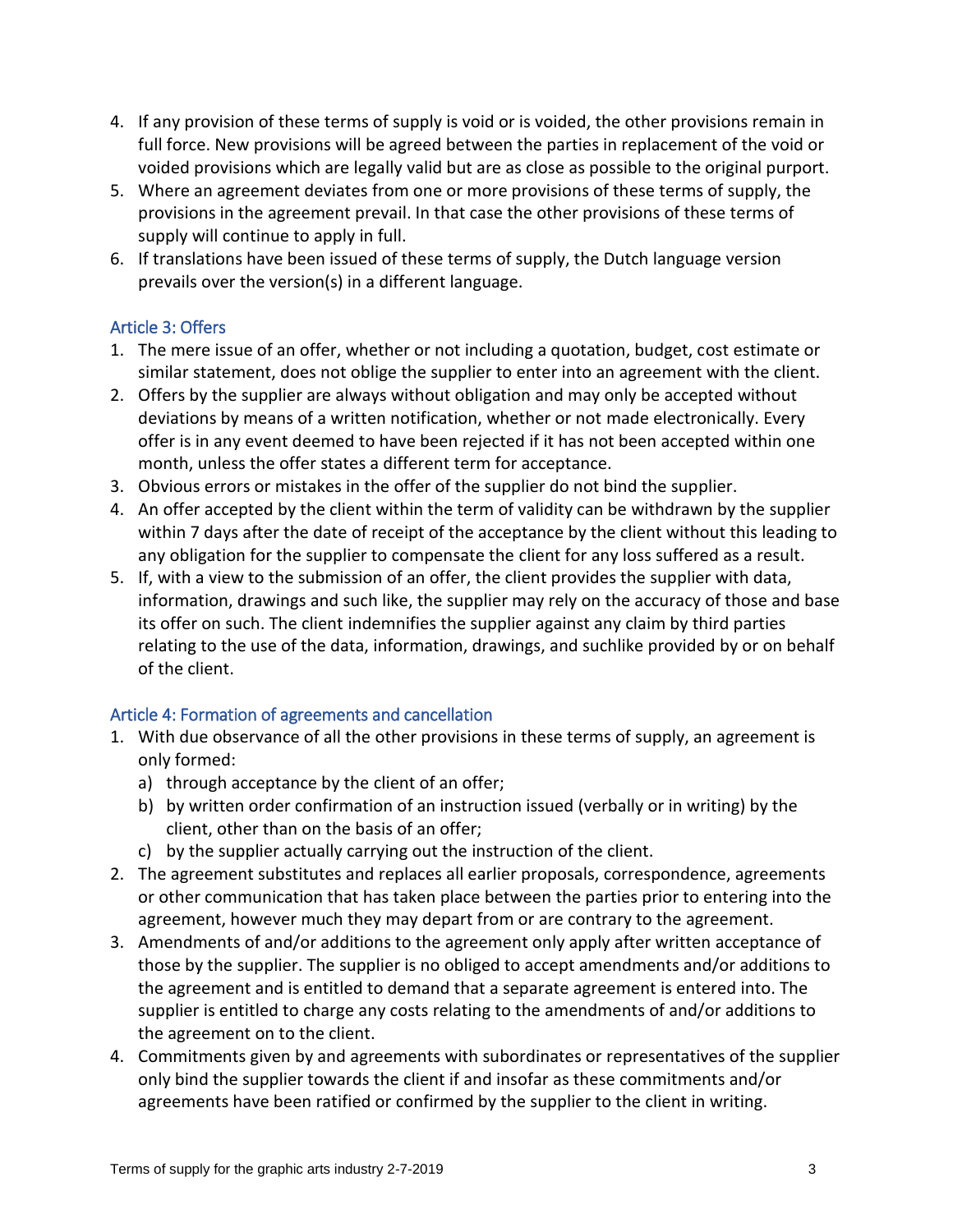- 5. The client is entitled to cancel an agreement before the supplier has commenced with the performance of the agreement provided the client compensates the supplier for the loss arisen as a result. This loss includes the losses and lost profit suffered by the supplier and in any event the costs the supplier has already incurred in preparation for the agreement to be performed, including but not limited to that of reserved production capacity, purchased materials, engaged services and storage.
- 6. Cancellation of agreements to produce periodicals as referred to in article 13 is not possible.

#### <span id="page-3-0"></span>Article 5: Price

- 1. The prices referred to in an offer or agreement are in euros and are unless expressly otherwise indicated - exclusive of cost of packaging, transport and other costs of shipment, import documentation, (transport) insurance(s), travelling time, travelling expenses and accommodation costs and exclusive of turnover tax and/or levies imposed by government, of whatever nature.
- 2. The price the supplier has stated for the work to be carried out by the supplier applies exclusively to the performance in accordance with the agreed specifications.
- 3. In the event of composite offers, there is no obligation to deliver part of the total performance on payment of the amount stated for this part in the offer or for a proportional part of the price stated for the totality.
- 4. If no price has been agreed between the parties but the parties have in a year prior to the agreement entered into one or more agreements with equal or virtually equal content, the price will be calculated on the basis of the production methods and the calculation rates used at the time, whereby the prices such as they applied at the time of entering into or performance of the current agreement are used.
- 5. If outside the application of the provisions in the previous paragraph of this article no price has been agreed between the parties, if a price has only be stated by way of estimate or the agreed price can be changed pursuant to these general terms, the price or the changing of the price respectively is determined at an amount considered reasonable in the graphic arts industry.

#### <span id="page-3-1"></span>Article 6: Price changes

- 1. The supplier is entitled to increase the agreed price if one or more of the following circumstances occur after the agreement has been entered into: rise in cost of materials, semi-finished products or services required for the performance of the agreement, increase in shipment costs, wages, employers' social insurances contributions, costs associated with other employment conditions, introduction of new and any increase of existing government levies on raw materials, energy or residues, a substantial change in exchange rates or, in general, circumstances that are comparable with all this.
- 2. Extra labour-intensive text, unclear copy, unclear sketches, drawings or models, defective information carriers, defective computer software or databases, defective manner of supply of the materials or products to be delivered by the client and all similar supplies by the client which oblige the supplier to carry out more work or incur more costs than it may reasonably have expected at the time of entering into the agreement, are grounds for an increase of the agreed price. Extraordinary or reasonably unforeseeable processing difficulties arising from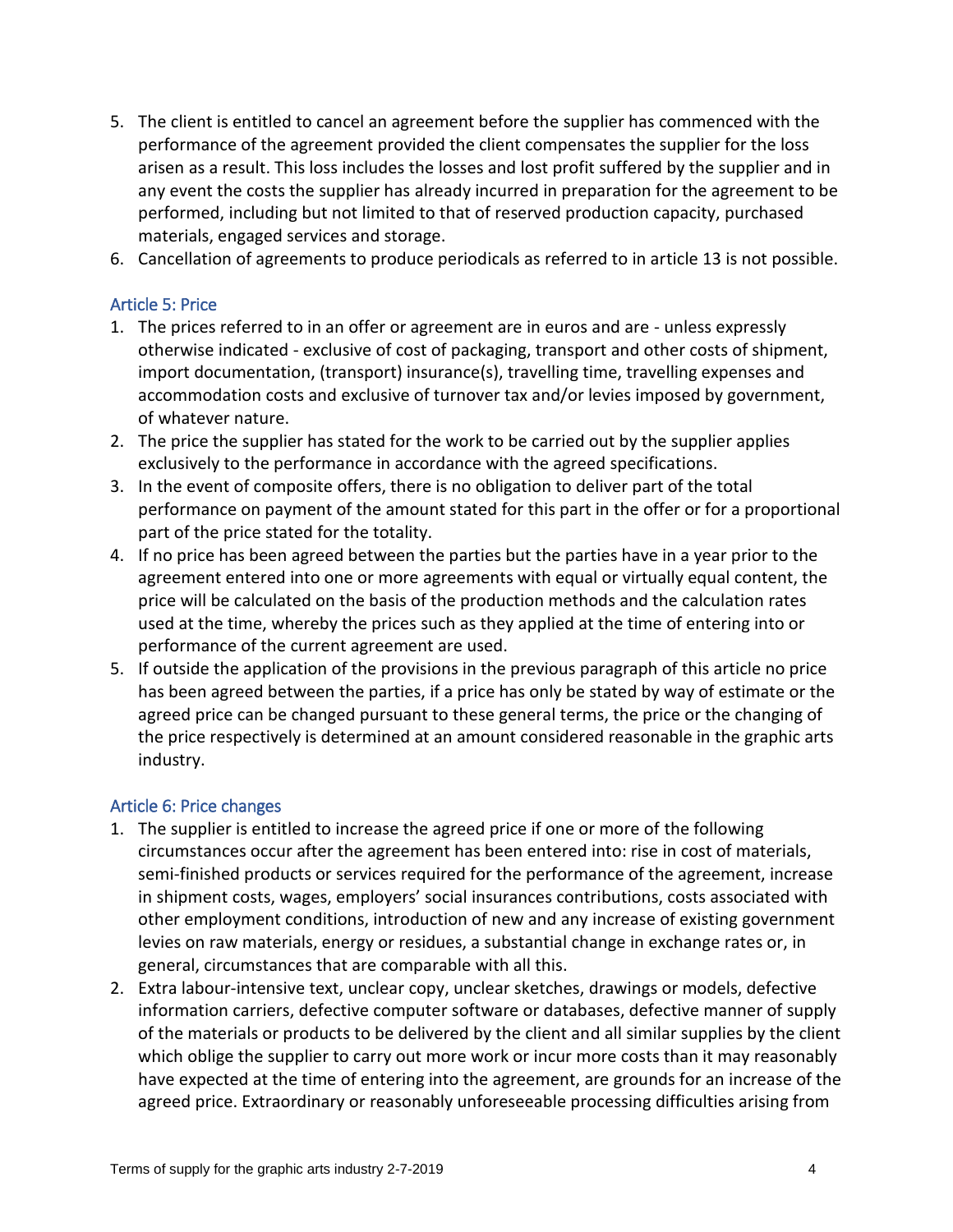the nature of the materials or products to be processed are also grounds to increase the agreed price.

3. The supplier is entitled to increase the agreed price if the client makes changes in the originally agreed specifications, including author corrections or changed instructions after receipt of the working drawings, models and of typesetting, printing and other proofs. The supplier will cooperate with these changes within the limits of reasonableness if the content of the performance to be carried out by the supplier will not materially deviate from the originally agreed performance.

#### <span id="page-4-0"></span>Article 7: Payment term

- 1. Unless otherwise agreed, the client must pay the price and the other amounts due pursuant to the agreement within 30 days from the invoice date, without being able to rely on any discount, settlement or suspension. The payment must however take place in the manner indicated by the supplier if the client is a natural person who is not acting in the performance of a profession or business. If payment has not been received on time, the client is in default without a notice of default by the supplier being required.
- 2. In the event of an agreed delivery in consignments, the supplier is entitled, after delivery of the first part, in addition to the payment of this part to also request payment for the costs incurred for the entire delivery such as costs relating to typesetting, litho-graphs and proofs for example.
- 3. The client is at all times, and irrespective of the agreed payment conditions, obliged on first request of the supplier to make full or partial advance payment and/or provide security for the amounts to be paid to the supplier pursuant to the agreement. The offered security must be such that the claim and any accruing interest and costs is properly covered and that the supplier will be able to have recourse against such without too much effort. Any security becoming insufficient at a later date shall on demand of the supplier be supplemented up to sufficient security. If and as long as the client is in default of full or partial advance payment and/or providing security as demanded by the supplier, the supplier is entitled to suspend its obligation to supply.
- 4. If the client fails to pay on time as referred to in paragraph 1 of this article, the client shall, due to the delay in the payment of the amount owed, pay the statutory commercial interest over this amount from the 31st day after the invoice date, or if applicable, the statutory interest. The supplier is entitled to charge one/twelfth of this interest over every month or part of a month in which the client has failed to comply with its payment obligation in full.
- 5. In the event of late payment as referred to in paragraph 1 of this article the client is obliged to pay, in addition to the amount due and the accrued interest, both the extrajudicial and judicial collection costs in full, including the costs of lawyers, bailiffs and collection bureaus. The extrajudicial costs are set at minimum 15% of the principal sum with interest such with a minimum of € 100 without prejudice to the right of the supplier to claim the actual extrajudicial costs if such are higher. If the client is a consumer, the supplier can claim in respect of the extrajudicial costs an amount equal to the statutory maximum permitted payment in respect of extrajudicial collection costs as set out and calculated in accordance with the Reimbursement for Extrajudicial Collection Costs Decree [*Besluit vergoeding voor buitengerechtelijke incassokosten*], insofar as the outstanding amount - after default has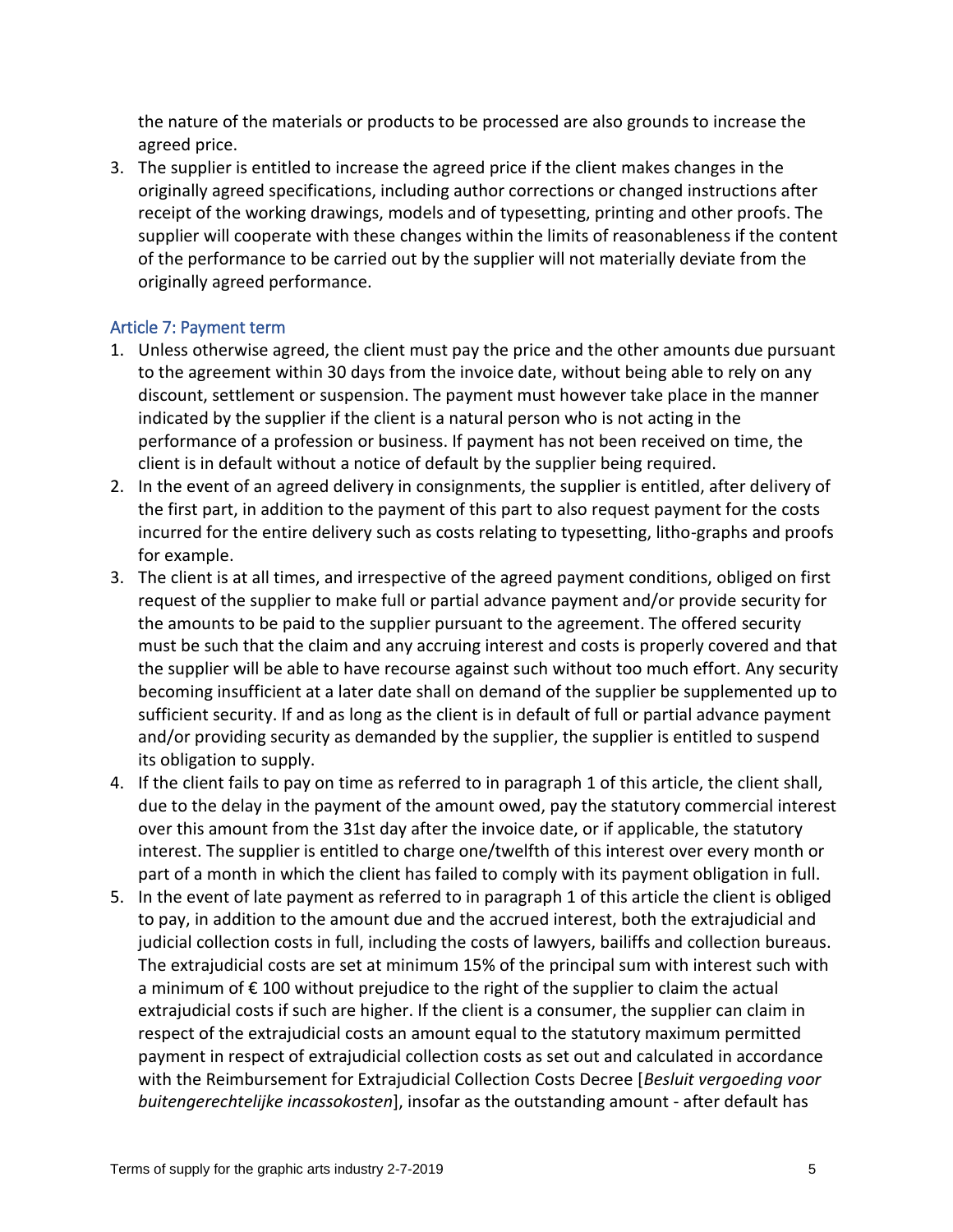occurred - is not paid by the client-consumer after a demand has been issued within fourteen days calculated from the day after the demand.

- 6. If the client is in default of a payment of any invoice as referred to in paragraph 1 of this article, all other outstanding invoices become immediately due and payable without any further notice of default being required to this end.
- 7. Payments made by the client first serve to settle the outstanding costs and/or interest and subsequently the due and payable oldest outstanding invoices, even if the client states that the payment relates to a different invoice.
- 8. Without prejudice to the provisions of mandatory law, the client is not entitled to suspend its payment obligations towards the client and/or to offset them with payment obligations of the supplier towards the client.
- 9. The supplier is entitled to offset all claims on the client with any debt the supplier may have towards the client or towards other natural persons/legal entities affiliated with the client.
- 10. In the following cases all claims of the supplier on the client become immediately due and payable:
	- a) if after the formation of the agreement, the supplier becomes aware of circumstances giving the supplier good reasons to fear that the client will fail to comply with its obligations, such entirely at the discretion of the supplier;
	- b) if the supplier has asked the client to provide security for the performance as referred to in paragraph 3 of this article and this security fails to materialise or is insufficient;
	- c) in the event of a petition for the liquidation or application for a moratorium of the client, liquidation or death or bankruptcy of the client or - if the client is a natural person - the Debt Restructuring (Natural Persons) Act [*Wet Schuldsanering Natuurlijke Personen - WSNP*] applies to the client.

# <span id="page-5-0"></span>Article 8: Manner of delivery; retention of title

- 1. Unless otherwise agreed, delivery takes place at the location where the supplier carries out its business. Digital deliveries take place to the email address indicated to this end by the client or, (at the risk of the client) by uploading to an external server, or by making it available on the server of (an auxiliary person of) the supplier.
- 2. The supplier is not obliged to deliver the (produced) goods and or the services to be rendered in consignments.
- 3. The client is obliged to render its full collaboration to the delivery of the goods or services to be delivered by the supplier pursuant to the agreement. The client will be in default, even without being issued with a demand to this end, if the client fails to collect the goods to be delivered from the supplier on first request of the supplier or, if applicable, refuses to take receipt of the goods to be delivered.
- 4. Every delivery of goods by the supplier to the client takes place subject to the retention of title to such until the client has complied with all that the client is obliged to pursuant to any agreement, including interest and costs. Until such time, the client is obliged to keep the goods delivered by the supplier separate from other goods and clearly identified as the property of the supplier and to properly insure them and keep them insured.
- 5. In the event of delivery of goods to the client in a different territory than the Netherlands, the relevant goods are then - if and as soon as they are located in the territory of the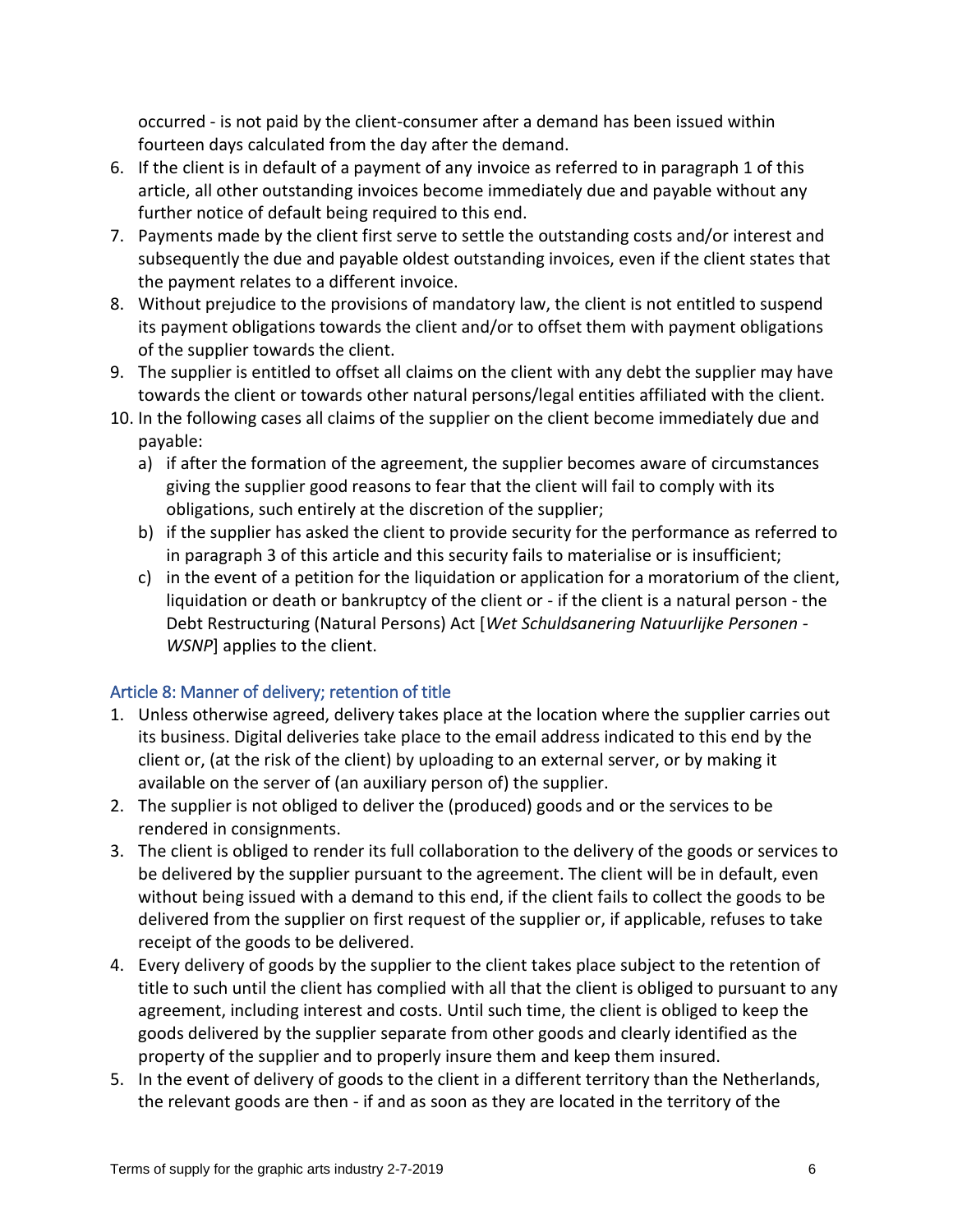relevant country - in addition to the retention of title under Dutch law as referred to in paragraph 4 above also subject to the retention of title as referred to in paragraph 4 above of the law of the relevant country, this on the proviso that in respect of the agreement for the rest exclusively Dutch law applies.

- 6. As long as a retention of title rests on the delivered goods, the client may not encumber or dispose of those goods other than during its normal cause of business.
- 7. After the supplier has invoked its retention of title it may collect its delivered goods. The client allows the supplier to enter the place where the goods are located.
- 8. If transport of the goods to be delivered has been agreed, this will take place for the account of the client. The costs relating to transport include in any event import and export duties, clearance charges, taxes and any other costs relating to the transport and delivery of the goods by the supplier, of whatever nature. Unless otherwise agreed by the parties in writing.
- 9. The risk of the goods to be delivered to the client transfers to the client ex warehouse of the supplier, or the warehouse of the third party engaged by the supplier, unless expressly otherwise agreed in the agreement. All goods are at all times shipped at the risk of the client. Unless the client requests the supplier in a timely manner to insure the goods during the transport for the account and at the risk of the client (and/or otherwise determined in the agreement), the goods will be shipped uninsured by or on behalf of the supplier. Transport includes transmission of data with the aid of any technical means.
- 10. The supplier has complied with its delivery obligation by making the goods available to the client at the agreed time in its warehouse or the warehouse of a third party engaged by the supplier. The delivery document and/or accompanying annexes of the carrier signed by or on behalf of the client is/are conclusive proof of the delivery by the supplier of the goods stated on the delivery document and/or accompanying annexes. The carrier accepting the goods from the supplier is deemed proof that they were externally in good condition, unless the contrary is shown in the consignment note or the delivery receipt.
- 11. The supplier is not obliged to store the goods to be delivered, unless the parties expressly agree otherwise in writing. If the client refuses to take receipt of the goods offered for delivery or goods made available, the supplier will store the relevant goods for 14 days after the date of offering at a location to be determined by the supplier. After expiry of this term, the supplier is no longer obliged to keep the goods ordered by the client available to the client and the supplier is entitled to sell the goods to a third party or otherwise dispose of such. The client remains nevertheless obliged to comply with the agreement by purchasing the relevant goods on first request of the supplier at the agreed price whilst the client is also obliged to pay the loss of the supplier which arises from the previous refusal of the client to take receipt of the relevant goods, including storage and transport costs.

#### <span id="page-6-0"></span>Article 9: Delivery period

1. A delivery period stated by the supplier will be indicative only unless it has been expressly stated in writing that it concerns a deadline. The supplier, including in the event of an agreed deadline, is only in default after the client has issued the supplier with a written notice of default. The exceeding of the agreed delivery period does in any event not entitle to compensation. In the event of the termination of the agreement, the client is also not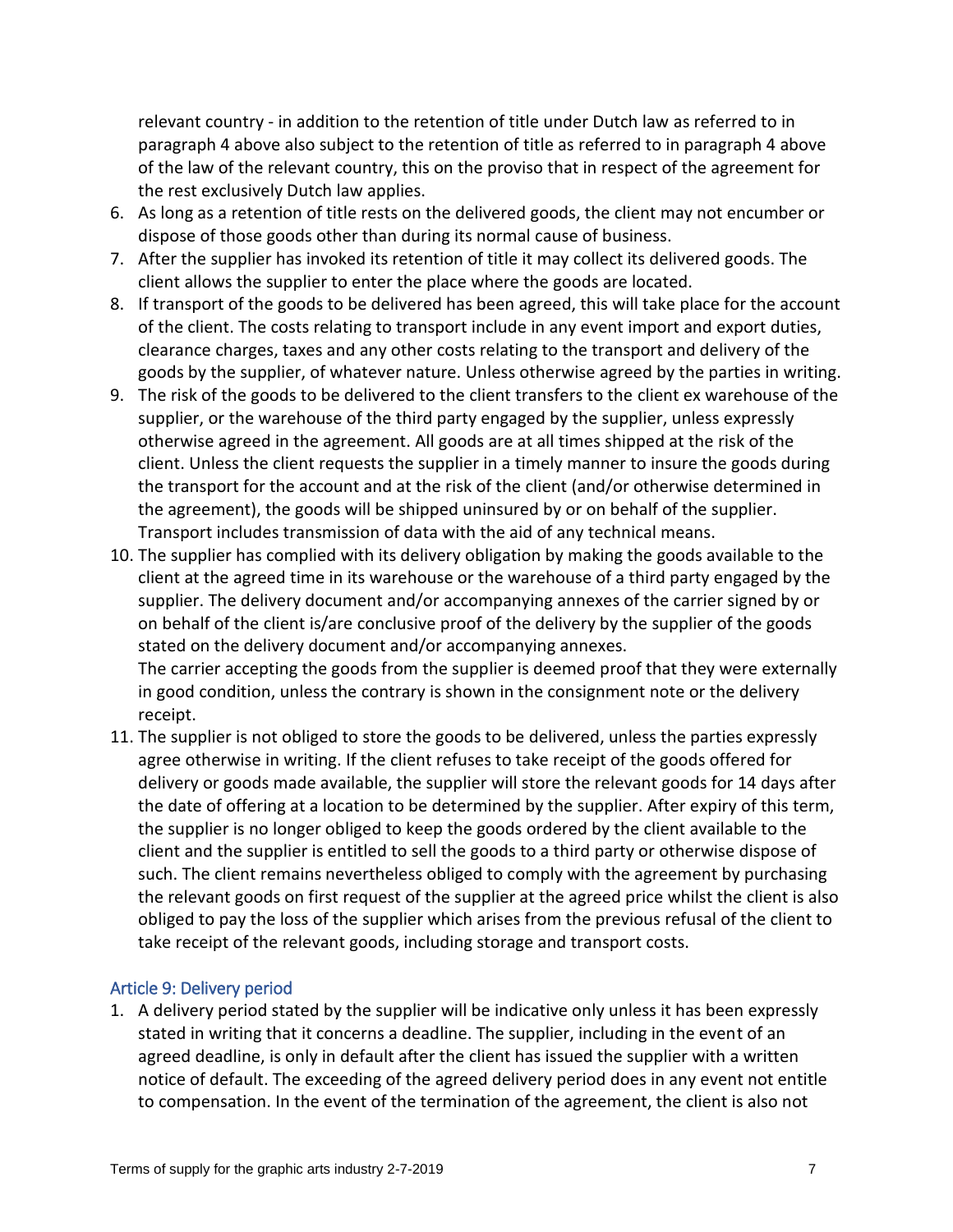entitled to compensation unless the exceeding of the reasonable period set in the notice of default is the result of an intentional act or gross negligence by the supplier.

- 2. The tying of the supplier to an agreed deadline for delivery lapses if the client wishes to make changes in the specifications of the work, the item or the product or service or the client fails to comply with the provisions in paragraph 1 of article 11 of these conditions, unless the minor importance of the change or the minor delay does not reasonably necessitate the supplier to change the initial structurally timed allocation of production capacity.
- 3. In the performance of the agreement, the client is obliged by the supplier to do all that reasonably required or desirable to allow for a timely delivery by the supplier, such in particular the prompt answering of questions from the supplier, the prevention of defective supplies as referred to in paragraph 2 of article 6 and by observing the provisions in paragraph 1 of article 11 and paragraphs 1 and 2 of article 17 of these terms of supply.
- 4. In the event of failure by the client to comply with the provisions in the previous paragraph of this article and paragraph 3 of article 7, an agreed deadline is no longer binding and the client is in default without a written notice of default by the supplier being required. The supplier is then, without prejudice to the rights accruing to it by law, entitled to suspend the performance of the agreement until such time the client has remedied the default. The supplier will then as yet perform the agreement within a reasonable term.
- 5. The delivery period is also extended by the duration of the suspension if there is a suspension of the obligation by the supplier for a different reason other than the failure referred to by the client above in paragraph 4.

#### <span id="page-7-0"></span>Article 10: Inspection on delivery

- 1. The client is obliged, promptly after delivery, to satisfy itself that the supplier has properly performed the agreement and is also obliged to notify the supplier immediately in writing, whether or not via digital means, as soon as the contrary becomes apparent to the client. The client must carry out this inspection and the relevant notification at the latest 14 days from delivery.
- 2. The supplier is always entitled to replace a previous defective performance with a new proper performance, unless the default can no longer be remedied.
- 3. The performance is deemed to have been properly performed between the parties if the client has failed to carry out the inspection or the notification as referred to in paragraph 1 of this article on time.
- 4. If according to the standards of reasonableness and fairness the period of 14 days referred to in the first paragraph of this article must be deemed as unacceptably short also for a careful and alert client, this period will be extended until at the latest the moment on which the inspection or notification of the supplier respectively is reasonably possible for the client.
- 5. The performance of the supplier is in any event deemed to be proper if the client has taken the delivered goods, or part of the delivered goods, in use, has treated or processed such, delivered it to third parties, or has taken them into use or has had them treated or processed or had them delivered to third parties respectively.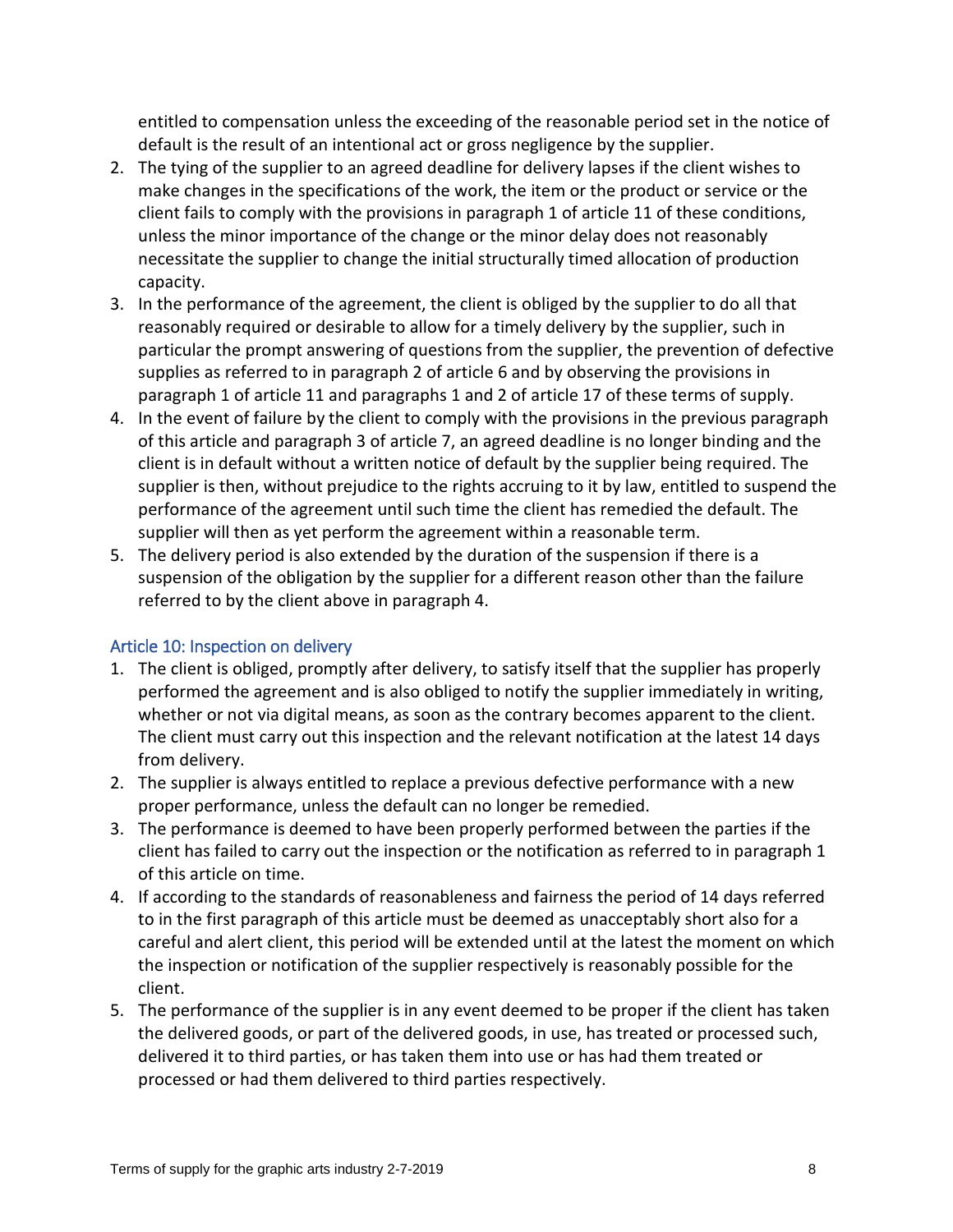- 6. Without prejudice to the provisions of mandatory law, complaints of whatever nature in respect of the performance by the supplier of the agreement or the proper performance of such by the supplier, do not suspend the payment obligations of the client. Complaints of whatever nature may only be reported to the supplier in writing.
- 7. Without prejudice to the provisions of mandatory law, the supplier is under no obligation whatsoever in respect of a submitted claim if the client has not complied with all its obligations towards the supplier (both financially and otherwise) on time and in full.
- 8. A claim relating to delivered goods and/or work carried out or service rendered by the supplier cannot affect previously delivered or still to be delivered goods and/or work or services, including if the goods still to be delivered and/or work or services still to be carried out are or will be delivered in performance of the same agreement.
- 9. If goods are missing on delivery, the client must notify the supplier of this within 7 days after delivery in writing. In the event of a notification after expiry of this period, the missing goods will not be credited to the client, nor will the goods as yet be delivered to the client free of charge.

#### <span id="page-8-0"></span>Article 11: Typesetting-, print and other proofs

- 1. The client is obliged to check the typesetting, print or other proofs, whether or not received from the supplier at the client's request, carefully for errors or defects and to return those with due speed corrected or approved to the supplier.
- 2. Approval of the proofs by the client is deemed to be acknowledgement that the supplier has the carried out the work prior to the proofs correctly.
- 3. The supplier is not liable for deviations, errors and defects which have remained undetected in the proofs corrected or approved by the client.
- 4. Each proof produced at the request of the client will be charged in addition to the agreed price unless it has been expressly agreed that the costs of these proofs are included in the price.

#### <span id="page-8-1"></span>Article 12: Deviations

- 1. Deviations between, on the one hand the delivered work or the delivered/produced goods or the work carried out/service rendered and on the other hand the original design, drawing, copy or model or the typesetting, print or other proof, cannot constitute a reason for rejection, discount, termination of the agreement or compensation if they are of minor importance.
- 2. In the assessment of the question as to whether or not the deviations in the totality of the work or the delivered/produced goods or the work carried out/services rendered are to be considered of minor importance, a representative random test from such is taken into consideration, unless it relates to individual particular items or work/services.
- 3. Deviations which, taking all circumstances into account, reasonably do not have, or have a minor, influence on the use value of the work or the delivered/produced goods or the work carried out/services rendered, are always deemed to be deviations of minor importance.
- 4. The client takes account of the fact that colours of printed material and layout files, as shown in the (digitally) produced galleys or as shown on a screen, will deviate to a certain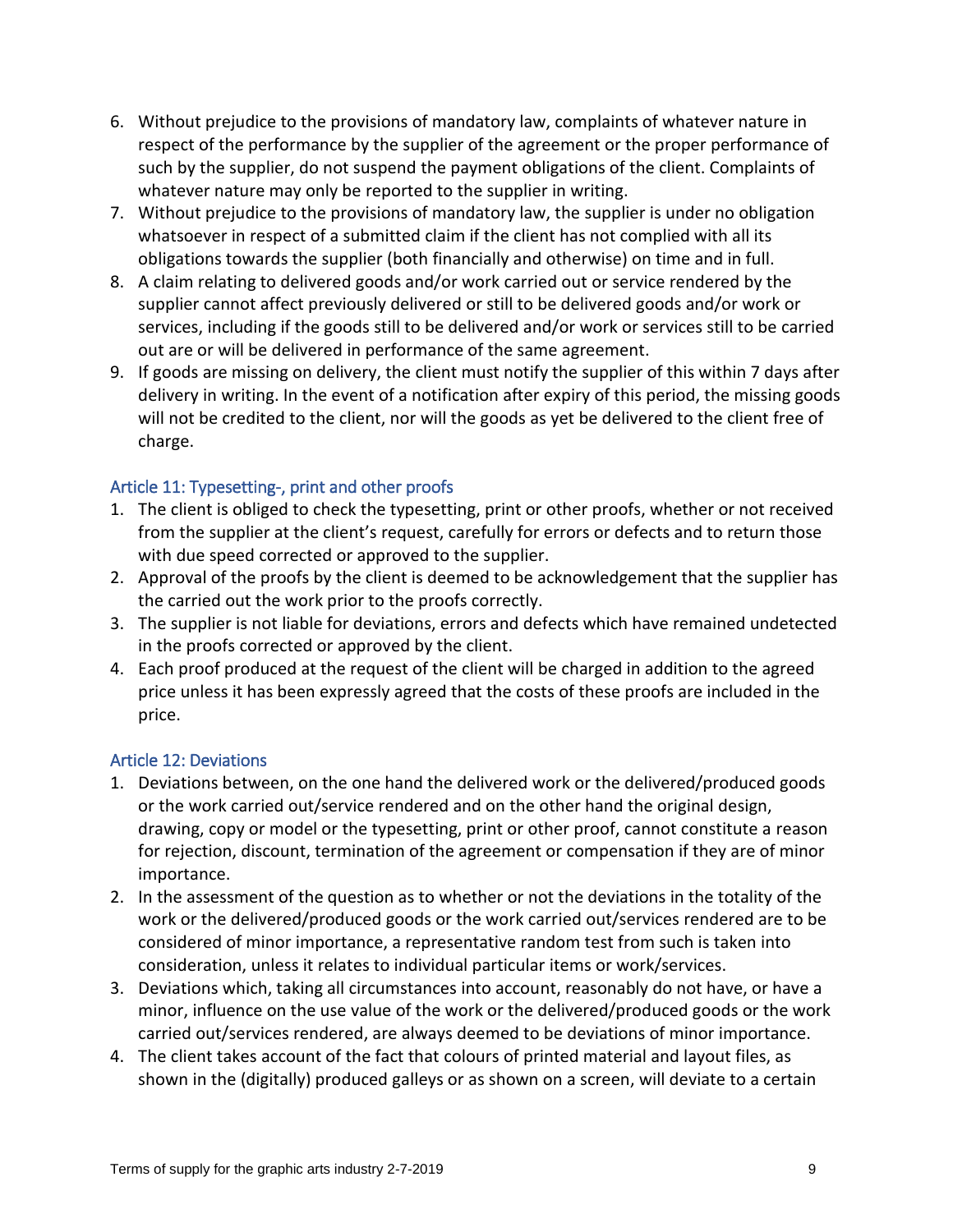degree from the colour of the printed work after production. Such deviations can also not form reason for rejection, discount or termination of the agreement or for compensation.

- 5. Unless expressly otherwise agreed in writing, overruns or underruns compared to the agreed number are permitted if they are not more or less than the following percentages:
	- print run up to 20,000 units: 10%
	- print run of 20,000 and more: 5%

In respect of overruns or underruns of packaging printed matter, labels and continuous listing paper, a percentage of 10% is always permitted. The larger or smaller delivered number will be charged or settled respectively.

- 6. In respect of the quality and the weight of paper and carton, deviations that are deemed to be of minor importance are those which are permitted in accordance with the tolerance standards stated in the General Supply Terms of the Association of Paper Wholesalers. The relevant terms can be inspected at the supplier. The supplier will send the client a copy of these terms free of charge on request.
- 7. Deviations in other materials and semi-finished products used by the supplier which are permitted in accordance with the general terms of sale applicable to the delivery of these materials and semi-finished product to the supplier, are deemed to be deviations of minor importance. The relevant terms can be inspected at the supplier. The supplier will send the client a copy of these terms free of charge on request.

# <span id="page-9-0"></span>Article 13: Continuous performance contract; periodicals

- 1. An agreement to produce a periodical is in force, unless not expressly otherwise agreed in writing in this respect, for an indefinite period of time and can only be terminated by giving notice with due observance of a notice period as referred to in paragraph 2, unless the client pays a one-off termination fee of 50% of the total amount charged by the supplier over the entire previous year in production of the periodical.
- 2. The notice period is one year if it relates to a periodical appearing four times per year or more and 6 months if it concerns a periodical appearing less often.
- 3. A periodical as referred to in paragraph 1 of this article means a publication which is published at least twice per year.
- 4. Production within the meaning of paragraph 1 of this article will also include the production of semi-finished products or auxiliary materials such as loose booklets, litho work and typesetting work as well as work relating to the finishing and distribution of the publication.
- 5. An agreement as referred to in this article can only be terminated by means of a registered letter, a letter with acknowledgment of receipt or by means of a bailiff's notice.
- 6. The provisions in this agreement may only be departed from by written agreement.
- 7. Paragraphs 1, 5 and 6 of this article apply mutatis mutandis to agreements for the rendering of services or the carrying out of work, this on the proviso that the notice period in those cases is 6 months as standard.

#### <span id="page-9-1"></span>Article 14: Intellectual property etc.

1. The client guarantees the supplier that the client is the entitled party in respect of all items received by or on behalf of the client in the context of the agreement in whatever form such as copy, typography, models, drawings, photos, images, lithos, films, videos, information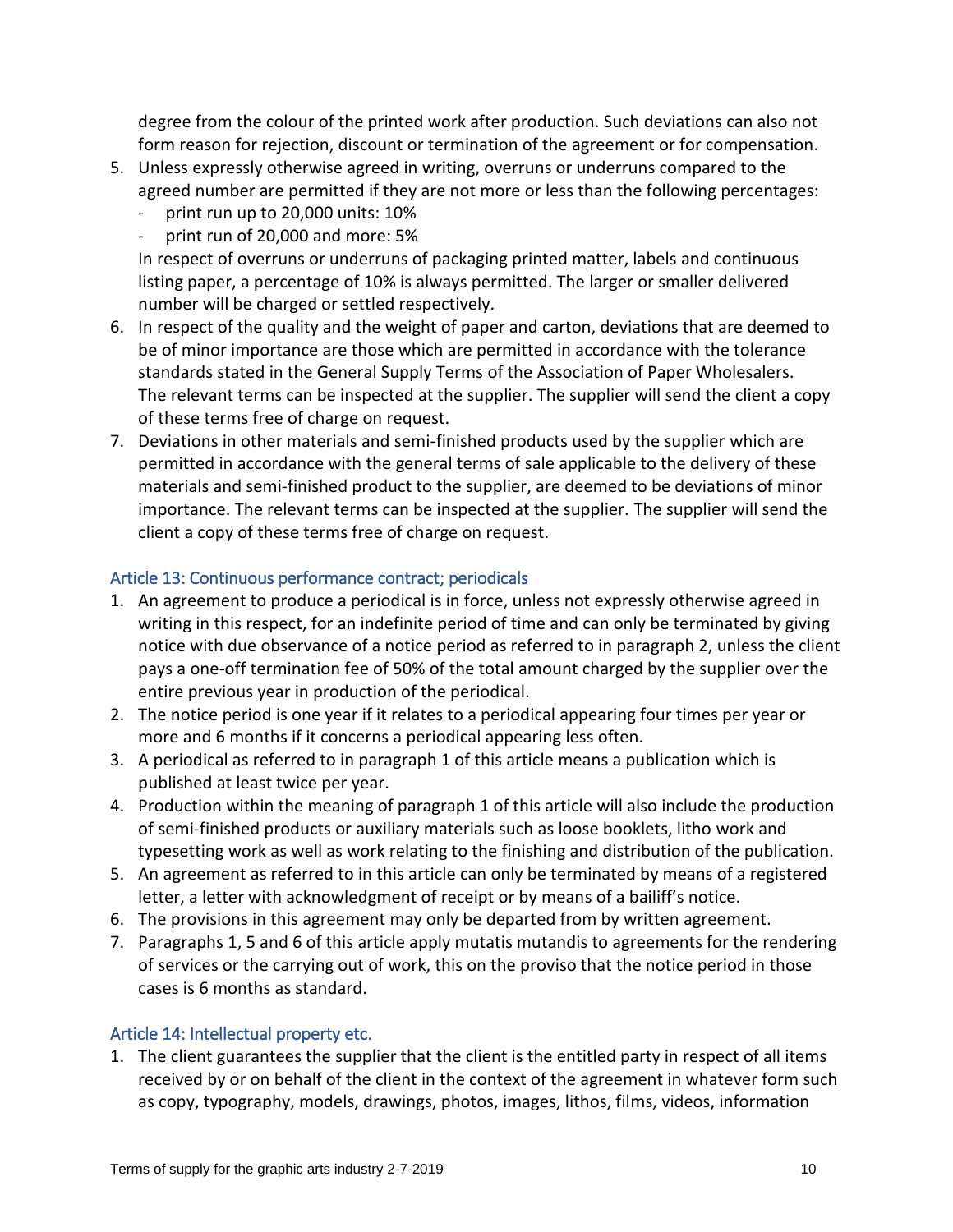carriers, software, data, source codes, object codes, samples, designs, sketches, processes, procedures, reports, articles, correspondence, documents etc. and that there is no infringement of the (intellectual property) rights of third parties, including the rights such third parties can exercise on the basis of an agreement or applicable laws and regulations. The client indemnifies the supplier both at law and otherwise against all claims third parties may exercise in this respect.

- 2. If the supplier reasonably doubts whether the client is the entitled party as referred to in paragraph 1 of this article, the supplier is entitled to suspend the performance of the agreement until such time it is unequivocally established that the client is the entitled party. The supplier will then as yet perform the agreement within a reasonable term.
- 3. Unless expressly otherwise agreed in writing, the supplier is always the entitled party of the intellectual property rights which arise in respect of the goods, services rendered and work carried out by the supplier in the performance of the agreement.
- 4. The items delivered by the supplier in the context of the agreement such as copy, typography, design drawings, models, working and detail drawings, data carriers, software, websites, data files, photographic recordings, lithos, films and similar production and aids, nor a part materially belonging to the design element of such, even if or to the extent that no copyright or other legal protection is in existence for the supplier for the design element, may not be multiplied in the context of any production process without the supplier's written permission.
- 5. After delivery by the supplier, the client acquires the non-exclusive, non-transferrable right to use the goods produced, the services rendered and the work carried out by the supplier in the context of the agreement, under the suspensive condition that the client has complied with its financial obligations under the agreement in full. This user right is limited to the right of normal use of the delivered goods in the context of business operations of the client and the client shall not otherwise reproduce or disclose these goods without the prior written permission of the supplier.
- 6. The right granted to the client on the basis of this article does not affect the right or the option of the supplier to use and/or exploit the parts, general principles, ideas, designs, algorithms, documentation, programming languages, protocols, standards, knowhow and such like on which such development is based, for other purposes. Neither does it affect the right of the supplier to make developments which are similar and/or derived from those which are or have been made for the benefit of the client.
- 7. Even if the agreement does not expressly provide for this, the supplier is always entitled to introduce technical features to protect equipment, data files, websites, software made available, software to which the client is granted access.

#### <span id="page-10-0"></span>Article 15: Ownership of means of production etc.

1. All goods produced by the supplier such as means of production, semi-finished products and auxiliary means and in particular typography, design drawings, models, working and detail drawings, information carriers, computer software, data files, photographical recordings, lithos, clichés, films, micro and macro mountings, printing plates, screen printing matrices, engraving cylinders, stereotypes, punching knifes and moulds, (foil) matrices, embossing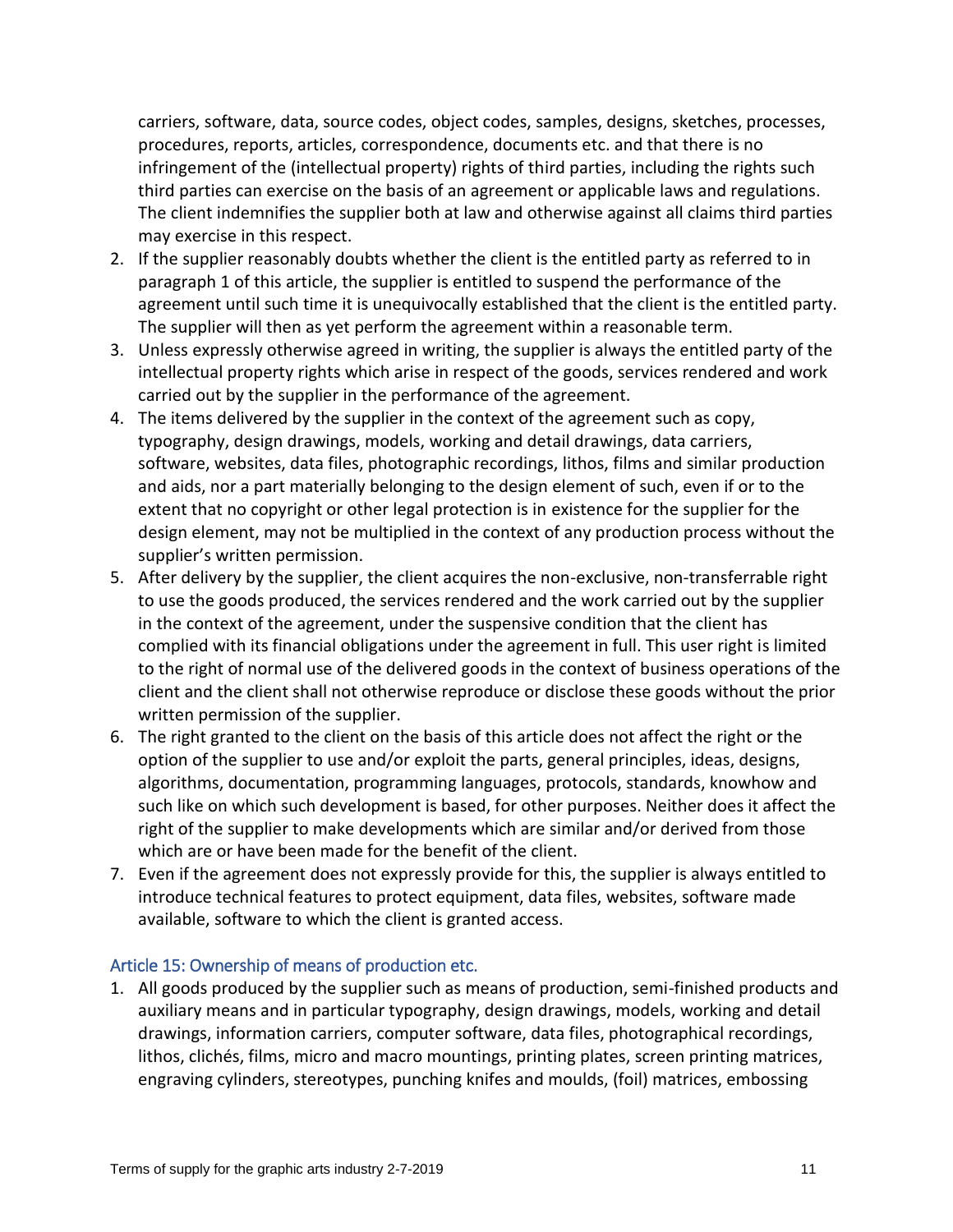plates and peripheral equipment, remain the property of the supplier, even if they have been stated as separate items on the offer or on the invoice.

- 2. The supplier is not obliged to handover the goods referred to in paragraph 1 to the client or otherwise transfer them to the client.
- 3. The supplier is not obliged to keep the goods referred to in paragraph 1 of this article for the client. If the supplier and the client agree that these goods will be kept for the client, this will be for a maximum duration of one year and without the supplier guaranteeing their suitability for repeated use.

# <span id="page-11-0"></span>Article 16: Property of the client, right of pledge

- 1. The supplier will keep the goods entrusted to the supplier by the client in the performance of the agreement as a careful custodian.
- 2. Without prejudice to the provisions in the previous paragraph of this article, the client will bear all the risks in respect of the goods referred to in paragraph 1 during storage. The client must take out an insurance itself for this risk, if required.
- 3. The client is obliged to ensure that, prior to the provision to the supplier of copy, a drawing, design, photographic recording or an information carrier, a duplicate of these items are made. The client is obliged to keep this copy in case the goods handed over have during storage by the supplier become unusable due to loss or damage. In that case, the client must provide the supplier with a new copy at the supplier's request on payment of material costs.
- 4. The client grants the supplier a right of pledge on all goods which, in the context of the performance of the agreement with the supplier, are brought under the control of the supplier, as well as on all other goods which are the property of the client and the supplier has brought under the control of the supplier and on delivered goods in respect of which the supplier cannot rely on its retention of title due to the fact that the delivered goods have been merged, deformed or acceded, such for further security for all that the client may owe, in whatever capacity and whatever basis, to the supplier, including debts that are not due and payable and conditional debts.

#### <span id="page-11-1"></span>Article 17: The materials, products, specifications and information supplied by the client

- 1. If the client has agreed with the supplier that the client will provide material, (electronic) information or products for printing or for processing, the client must provide this supply in a timely and proper manner for the benefit of a normal, methodical production. The client will receive instructions from the supplier to this end.
- 2. The client is also obliged, in addition to the material required for the agreed performance or the products required to this end, to deliver a reasonable quantity for proofs and waste sheets and suchlike required for the relevant production. The client will receive a statement from the supplier to this end. The client guarantees that the supplier will receive a sufficient quantity. The confirmation of receipt of the material or the products by the supplier does not imply any acknowledgement that a sufficient quantity or the quantity stated on the shipping document has been received.
- 3. The client bears the risk of misunderstandings in respect of the content and the performance of the agreement if this is caused by the supplier not having received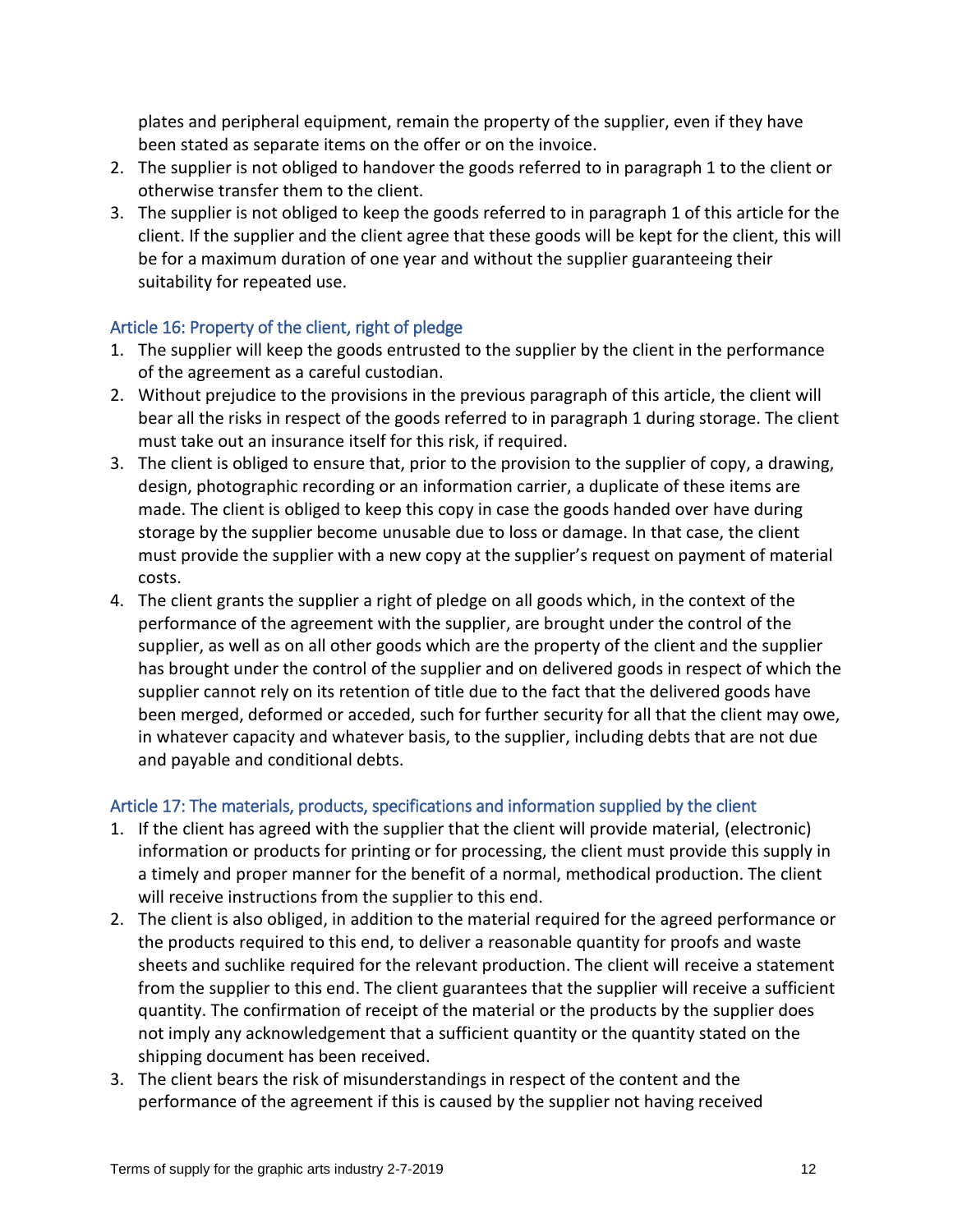specifications or other notifications made verbally or made by a person appointed to this end by the client, or have been transmitted by means of any technical means such as telephone, fax or email, or having received such incorrectly, late or incompletely.

- 4. The supplier is not obliged to inspect the goods received from the client prior to printing or treatment on their suitability to this end.
- 5. The supplier cannot be held liable for the failure in the performance of the agreement if this is caused by extraordinary processing difficulties or by processing difficulties which were reasonably unforeseeable by the supplier arising from the nature of the materials, (electronic) data or products supplied by the client nor if such is the result of discrepancies between the initial sample or example shown to the supplier and the materials, (electronic) data or products provided by the client at a later date.
- 6. The supplier does not guarantee characteristics such as durability, adhesion, lustre, colour, light or colour fastness or wear resistance if the client has not, at the latest on entering into the agreement, listed the characteristics and the nature of the materials or products delivered by the client and/or defective information was provided on the applied pretreatments and/or the applied surface treatments.
- 7. Unless expressly agreed otherwise, the supplier neither can be held liable for the fact that the materials and products received by the supplier from the client and to be printed or processed by the supplier have become unstuck, are sticking together, have become soiled, have changed in gloss or colour nor for any damage caused to such materials and products if these materials and products have been pre-treated, including by the application of varnish, lacquer or anti-stain powder.
- 8. The client is obliged to notify the supplier of any special difficulties or health risks during the printing or processing of the materials and products supplied by the client in advance in writing.
- 9. The supplier is entitled to dispose of the left-overs of the materials and products supplied by the client, such as offcuts, as if such were the supplier's property. The client shall, at the supplier's request, be obliged to collect any unused materials and products as well as the left-overs referred to above from the supplier within a term to be set by the supplier.

#### <span id="page-12-0"></span>Article 18: Force majeure

- 1. Failures in the performance of the agreement by the supplier cannot be attributed to the supplier if the supplier cannot be blamed for such a failure or if such a failure is not for its account under the law, the agreement or according to common opinion (force majeure).
- 2. Force majeure as referred to in paragraph 1 of this article includes in any event but not exclusively - a failure as a result of war, mobilisation, riots, floods, blocked shipping, other blockages in transportation, stagnation in or restriction or cessation of supplies by public utility companies, shortage of gas, petroleum products or other means of power generation, fire, machinery breakdowns and other accidents, excessive staff sickness absence, strikes, lock-outs, trade unions action, export restrictions, other government measures, non-delivery of essential materials and semi-finished products by third parties, sabotage, intent or gross negligence by auxiliary personnel and other similar circumstances.
- 3. In the event of force majeure, the supplier has the option either to suspend the performance of the agreement until the force majeure situation has ceased to exist or to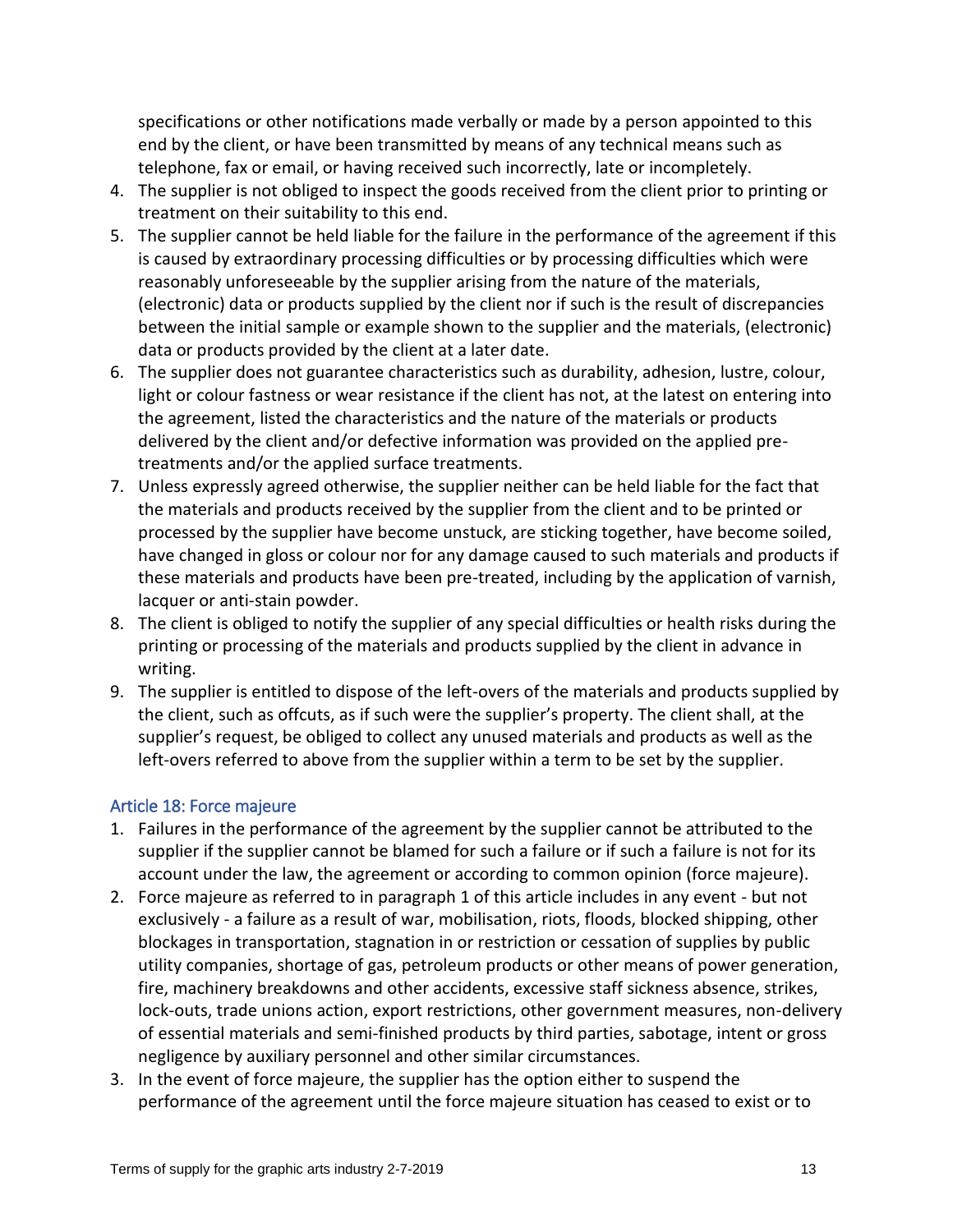terminate the agreement wholly or in part, whether or not after having initially opted for suspension. In both cases the client is not entitled to any compensation. If the period during which the performance of the obligations by the supplier is impossible due to force majeure is longer than thirty (30) days, the client is also entitled to terminate the agreement partially (for the future), this on the proviso that the supplier is entitled in accordance with paragraph 4 of this article to send an invoice for the goods already delivered or the work/services already carried out. In the event of a partial termination, there is no obligation to compensate for (any) loss.

4. If on the occurrence of the force majeure situation, the supplier has already partially performed its obligations or can only partially fulfil its obligations, it is entitled to invoice that part separately and the client is obliged to pay this invoice as if it concerned a separate agreement.

#### <span id="page-13-0"></span>Article 19: Liability

- 1. The supplier is liable for the loss the client suffers and which is the result of a failure in the performance that is attributable to the supplier. Only the loss for which the supplier is insured, or should reasonably have been insured - given the nature of the business of the supplier and the market in which it operates - is eligible for compensation and only up to the amount the insurance company pays out in the relevant case.
- 2. Not eligible for compensation are:
	- a) financial loss, such as but not limited to trading loss, consequential loss, loss due to delay, loss of profit, loss of sales, lost savings, reduced goodwill, reputational damage, loss relating to costs in connection with interruption or stoppage of (a part of) the business of the client and/or other indirect loss;
	- b) loss arisen due to the acts or omissions of the client and/or third parties in conflict with the instructions provided by the supplier or in conflict with the agreement and/or these terms of supply;
	- c) loss as the direct result of incorrect, incomplete and/or defective information provided by or on behalf of the client to the supplier.
- 3. If:
	- a) it is not possible for the supplier at the time of the entering into of the agreement, or not possible on reasonable conditions, to take out insurance as referred to in paragraph 1 of this article, or to extend such on reasonable conditions;
	- b) the insurance company does not pay the relevant claim;
	- c) the relevant loss is not covered by the insurance, the payment of the loss is limited to the amount agreed by the supplier with the client for the (current) agreement (exclusive of VAT).
- 4. The supplier is not, after delivery, liable for loss of whatever nature which arises due to or after the client has taken the (produced) goods into use, treated or processed or delivered them to third parties or has had them taken into use, treated, processed or delivered to third parties respectively.
- 5. The supplier is also not liable for damage to materials or products received by the supplier from the client to be printed, treated or processed by the supplier, if the client has failed, at the latest on entering into the agreement, to notify the supplier of the characteristics and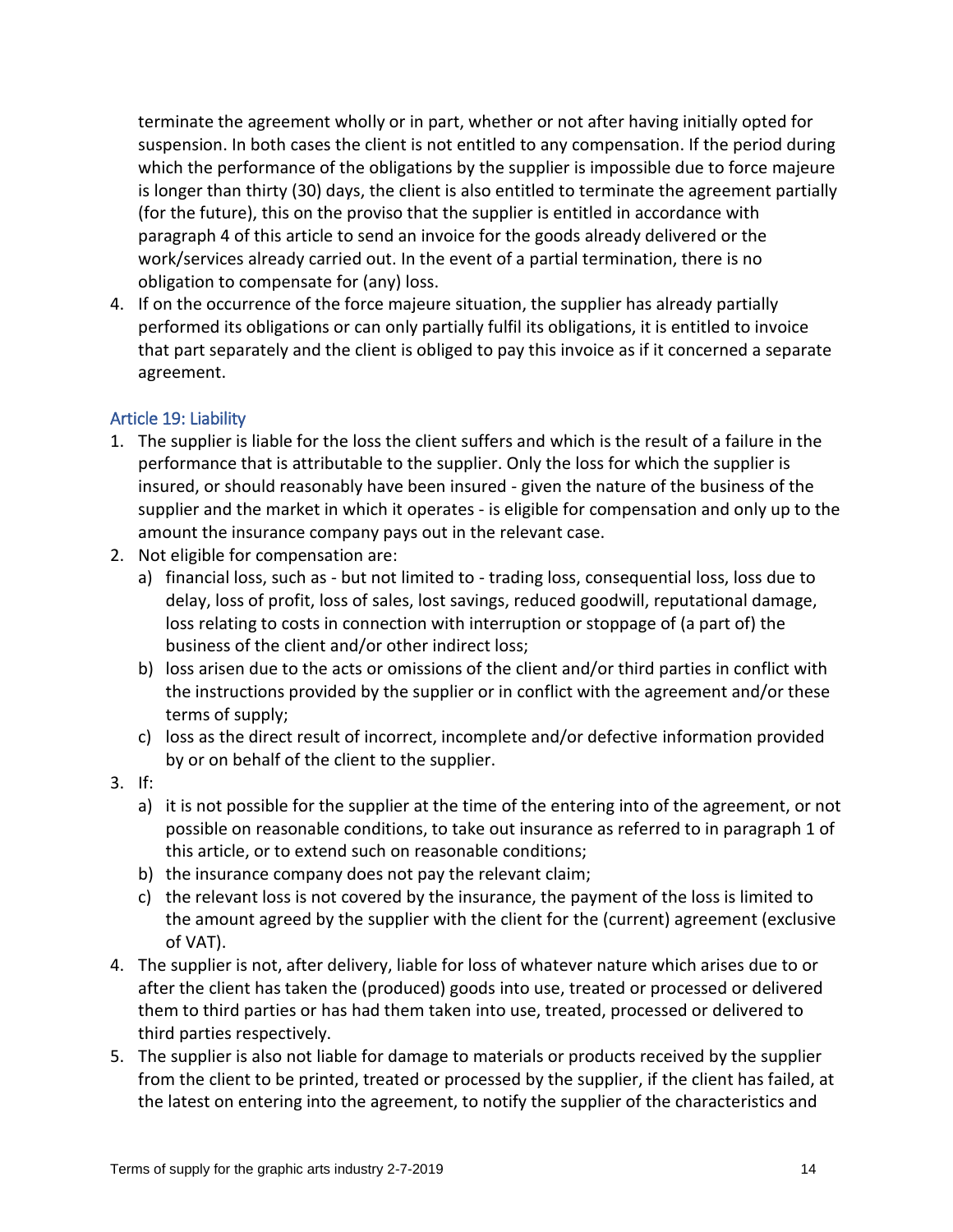the nature of these materials or products and provided proper information on the applied pre-treatments and the applied surface treatments.

6. If the supplier in respect of any loss for which it is not liable pursuant to the agreement with the client or these term of supply or otherwise, is held liable by a third party, the client shall grant the supplier full indemnification in this respect and compensate the supplier all that it must pay to this third party.

# <span id="page-14-0"></span>Article 20: Security

- 1. If on the grounds of the agreement the supplier is obliged to provide some form of information security, this security will comply with the specifications on security agreed between the parties in writing. The supplier does not guarantee that the information security is effective under all circumstances. If an expressly described manner of security is absent in the agreement, the security will comply with a level that, in view of the state of the art, the sensitivity of the personal data and the costs associated with the security measures to be taken, is not unreasonable.
- 2. The access or identification codes and certificates provided by or on behalf of the supplier to the client, are confidential and will be treated as such by the client and will only be disclosed to authorised personnel members in the client's own organisation. The supplier is entitled to change the allocated access or identification codes and certificates.
- 3. The client shall adequately protect its systems and infrastructure, update those in a timely manner and at all times have operational antivirus software in place.

#### <span id="page-14-1"></span>Article 21: Personal data processing

- 1. If the supplier processes personal data (as referred to in the Regulation (EU) 2016/679 of the European Parliament and of the Council of 27 April 2016 on the protection of natural persons with regard to the processing of personal data and on the free movement of such data (the 'GDPR')) or has such processed, the supplier shall in connection with the processing of this data comply with the applicable laws and regulations, including but not limited to, the GDPR. In that case the supplier is deemed to be the processor as referred to in the GDPR and as such shall comply with its obligations arising from the GDPR. In that case, the supplier and the client will enter into a processor's agreement in the meaning of the GDPR, which will record the agreements between the parties.
- 2. In relation to the processing of the personal data referred to in paragraph 1 of this article, the client is obliged to comply with all the relevant laws and regulations, including but not limited to the GDPR. In that case the client is deemed to be the controller and/or processor as referred to in the GDPR. In its capacity as controller and/or processor, the client is fully responsible and liable for the performance of its obligations arising from the aforementioned laws and regulations, including but not limited to the GDPR.
- 3. In the event of processing of the personal data referred to in paragraph 1 of this article, the client guarantees that the processing of personal data was not unlawful and does not breach the rights of the relevant data subjects. The client indemnifies the supplier against any claims by data subjects or third parties as a result of the failure by the client to comply with the relevant laws and regulations, including but not limited to the GDPR. The supplier is only liable for the loss caused by the supplier processing the personal data if during the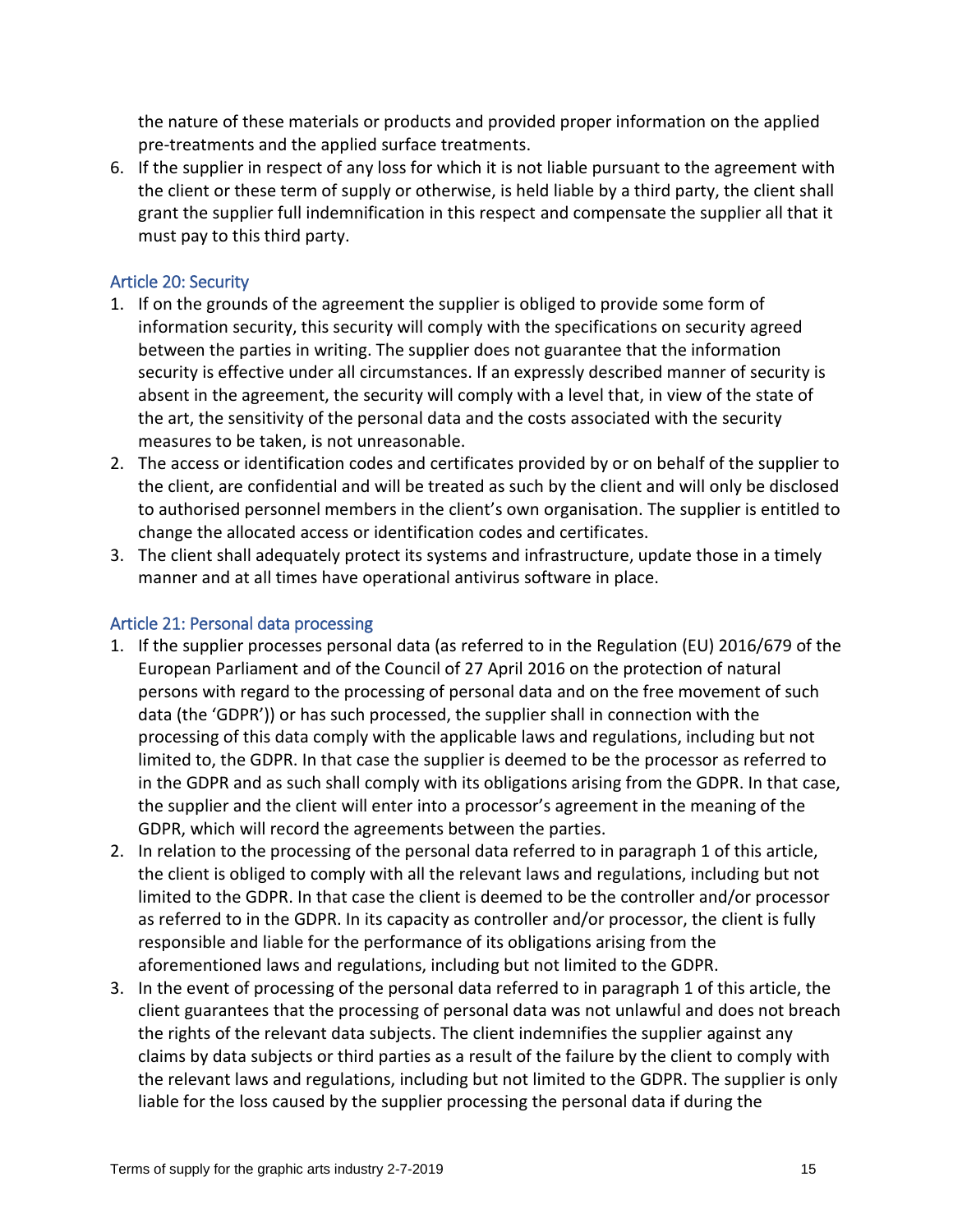processing the obligations of the GDPR specifically aimed to the supplier as the processor have not been complied with or the supplier has acted outside or contrary to the legal instructions of the client.

# <span id="page-15-0"></span>Article 22: Confidentiality

- 1. Both parties are under a duty of confidentiality in respect of all confidential information they have received from each other or from a different source in the context of the agreement. Information is deemed to be confidential if this has been stated by a party or if this flows from the nature of the information.
- 2. If on the basis of a statutory provision or a legal judgement, the supplier is obliged to provide confidential information to third parties indicated to this end by the law or a competent court, and in the relevant circumstances the supplier cannot rely on a legal privilege or a privilige acknowledged or approved by a competent court of law, the supplier is not obliged to pay compensation or damages and the client is not entitled to terminate the agreement, without prejudice to the provisions of mandatory law.

# <span id="page-15-1"></span>Article 23: Expiry periods

- 1. Without prejudice to the provisions of mandatory law, the legal claims and other powers of the client, on whatever basis, towards the supplier in relation to the produced/delivered goods and/or work/services carried out, expire after twelve (12) months from the date on which the client became aware or could reasonably have been aware of the existence of these rights and powers and the client has not submitted a written claim to the supplier before the expiry of the period.
- 2. If no written claim has been submitted to the supplier within the period referred to in paragraph 1 of this article in relation to the goods produced and/or work/services carried out by the supplier, without prejudice to the provisions of mandatory law, any legal claim of the client in this respect expires if the supplier has not within a period of four (4) months after receipt of the relevant claim been sued before a competent court on the basis of article 25 of the supply terms.

#### <span id="page-15-2"></span>Article 24: Termination

- 1. In the event the client fails to perform one or several of its obligations under the agreement or fails to perform those in full, the client is in default by operation of law and the supplier has the right to unilaterally terminate the agreement, without any further notice of default or legal intervention being required, by means of a written notification to the client and/or suspend its obligations under the agreement without the supplier being obliged to pay any compensation and without prejudice to any rights accruing to the supplier, including the right to full compensation. All claims the supplier in these cases may have on the client (including but not limited to the amounts which the supplier has invoiced before the termination of the agreement in connection with all that the supplier has already properly carried out or delivered), will be become immediately due and payable.
- 2. In the event of:
	- (the petition for) liquidation of the client, (the application for) a moratorium of the client, insofar the client is a natural person: the application of the Debt Restructuring